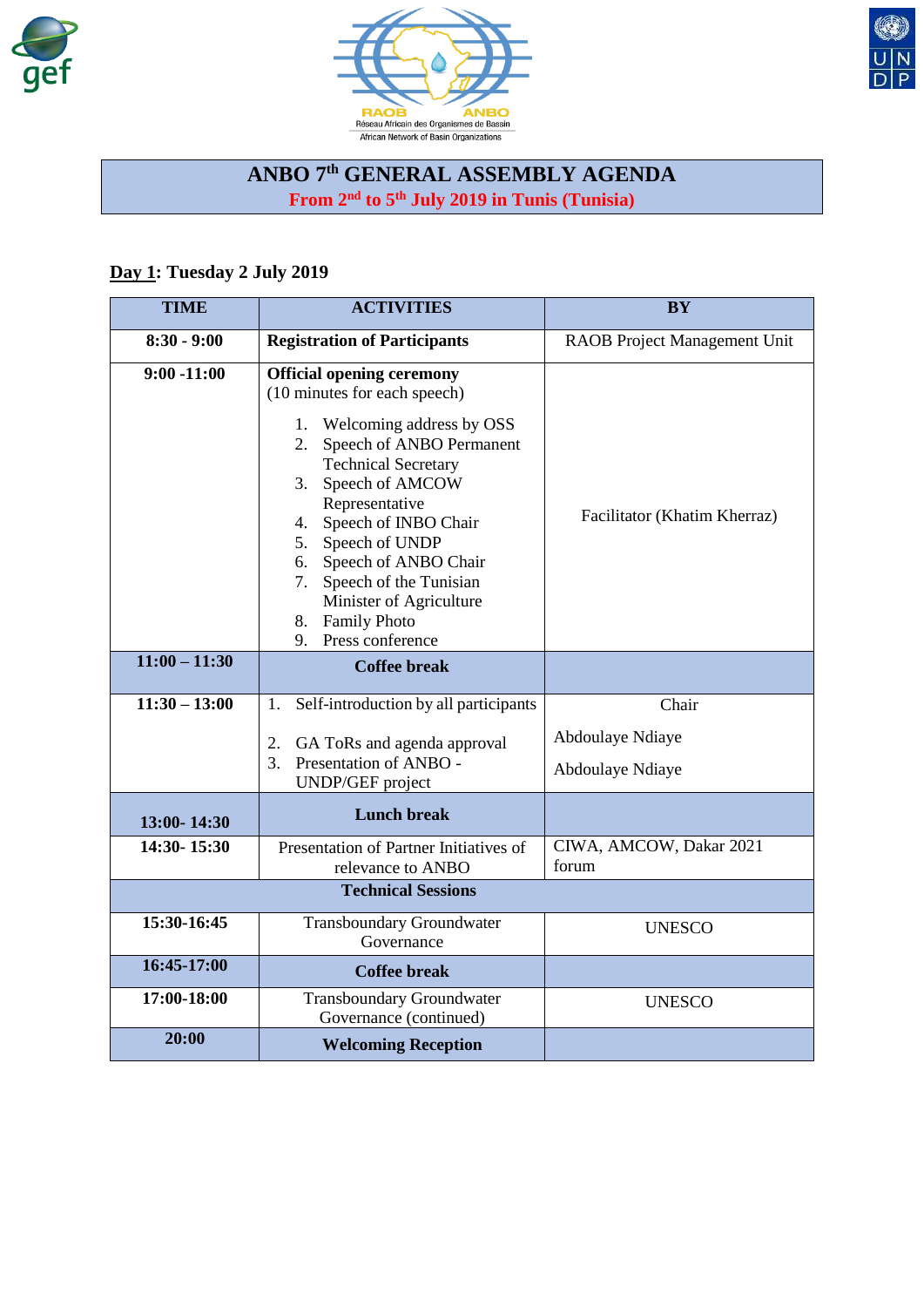## **Day 2: Wednesday 3 July 2019**

| <b>TIME</b>                           | <b>ACTIVITIES</b>                                                                                                                                                                                                                                                                       | <b>BY</b>                                                                                           |  |
|---------------------------------------|-----------------------------------------------------------------------------------------------------------------------------------------------------------------------------------------------------------------------------------------------------------------------------------------|-----------------------------------------------------------------------------------------------------|--|
| <b>Technical sessions (continued)</b> |                                                                                                                                                                                                                                                                                         |                                                                                                     |  |
| $09:00 - 11:00$                       | <b>Climate Change and Transboundary</b><br>waters management                                                                                                                                                                                                                            | Facilitator (INBO)                                                                                  |  |
| $11:00 - 11:15$                       | <b>Coffee break</b>                                                                                                                                                                                                                                                                     |                                                                                                     |  |
| $11:15 - 13:15$                       | Sustainable financing of transboundary<br>waters                                                                                                                                                                                                                                        | Facilitator (AfDB)                                                                                  |  |
| $13:15 - 14:30$                       | <b>Lunch break</b>                                                                                                                                                                                                                                                                      |                                                                                                     |  |
| $14:30 - 15:15$                       | <b>Presentation of studies on:</b><br>1. Review of ANBO new statutes;<br>2.<br>Review of ANBO 2015-2024<br>Strategy and 2015-2019 Action<br>Plan, and roadmap of 2020-2024<br><b>Action Plan</b><br><b>ANBO</b> financing Options<br>3.<br>(operation and program)                      | Consultants                                                                                         |  |
| $15:15 - 15:30$                       | <b>Formation of working groups</b>                                                                                                                                                                                                                                                      | Abdoulaye Ndiaye                                                                                    |  |
| $15:30 - 16:30$                       | <b>Group work</b><br>Group 1: Review of ANBO new<br>$\blacktriangleright$<br>statutes:<br>Group 2: Review of ANBO 2015-<br>≻<br>2024 Strategy and 2015-2019<br>Action Plan, and roadmap of 2020-<br>2024 Action Plan<br>Group 3: ANBO financing Options<br>≻<br>(operation and program) | Facilitators (Lamine Ndiaye for<br>group1, Tanor Dieng for group2,<br>Daniel Malzbender for group3) |  |
| $16:30 - 16:45$                       | <b>Coffee break</b>                                                                                                                                                                                                                                                                     |                                                                                                     |  |
| $16:45 - 18:00$                       | Group work continued                                                                                                                                                                                                                                                                    | Facilitators                                                                                        |  |
|                                       |                                                                                                                                                                                                                                                                                         |                                                                                                     |  |

## **Day 3 : Thursday 4 July 2019**

| <b>TIME</b>     | <b>ACTIVITIES</b>                                          | <b>BY</b>                |
|-----------------|------------------------------------------------------------|--------------------------|
| $9:00 - 10:30$  | Working groups' reporting (Adoption<br>of Recommendations) | <b>Group Rapporteurs</b> |
| $10:30 - 11:00$ | Coffee break                                               |                          |
| $11:30 - 13:30$ | <b>Statutory Session</b>                                   |                          |